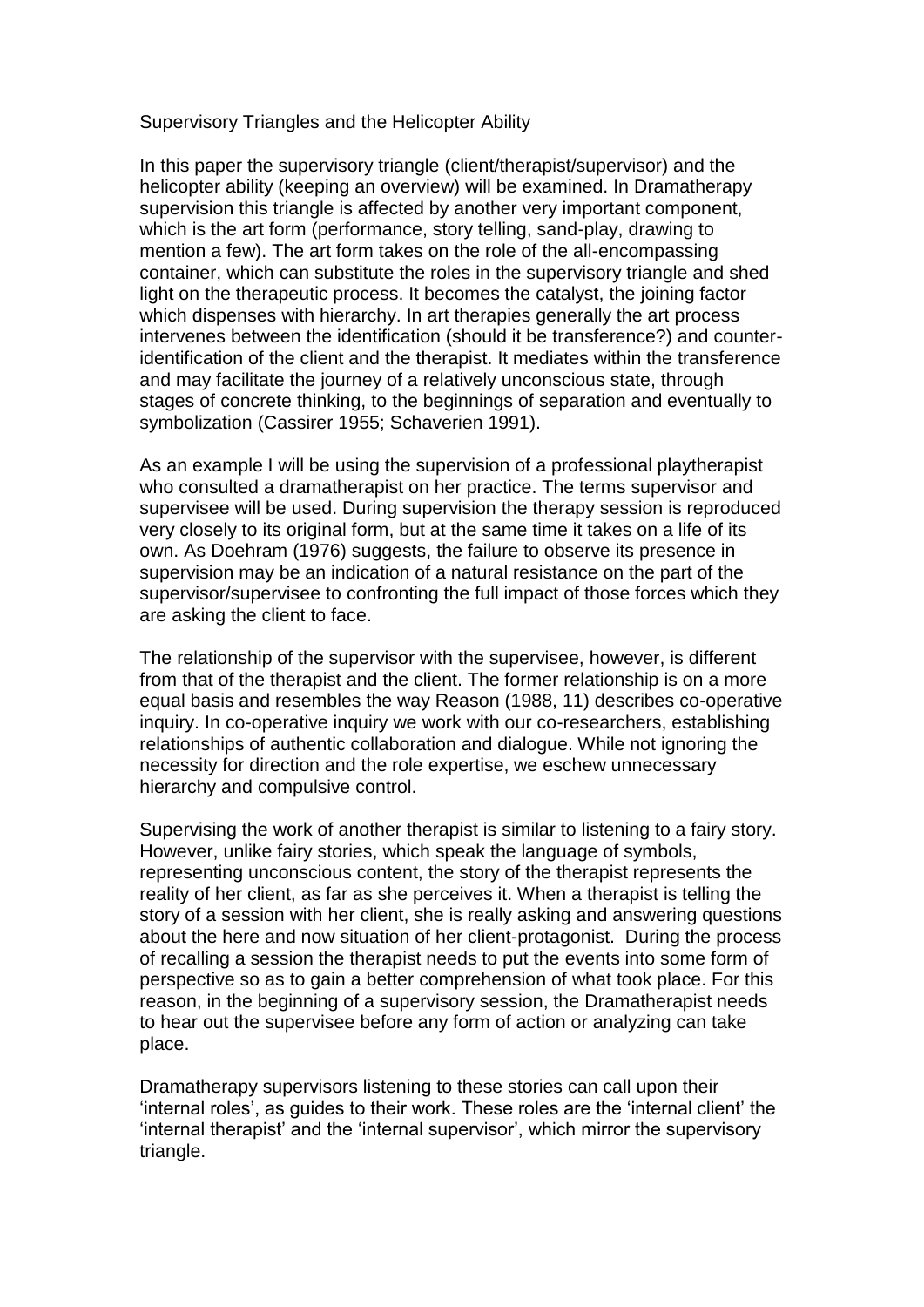The 'internal client' is the role which co-ordinates with the real client, whether that is the supervisee or her own client(s). Life experiences put us in touch with the experiences the client might be going through. These experiences come from the sphere of feelings, which could include joy, pain, loss and others. Many feelings and thought processes originate from the attitudes of parents, teachers and more broadly the culture in which a person has been brought up. The 'internal client' needs to be the spring from which empathy for the client comes forth. At the same time the 'internal client' needs to be kept at a 'safe' distance, so that she is not in danger of getting lost in personal alleys that would render the supervisor unable to help the supervisee and subsequently the client.

The 'internal therapist' is the role that sets out to face any given situation. The 'internal therapist' has the required training, theory and intellectual capabilities. She possesses the structure, the aim and the methods in order to guide the supervisee. Finally, 'internal supervisor' is the role which can give direction. It has the ability to remain at a distance from the therapeutic process, while at the same time it is also participating in it. The 'internal supervisor' is the role that can literally step outside the self and observe what is taking place. In this fashion the 'internal supervisor' can support or doubt what the other parts are involved in. The 'internal supervisor' navigates both the 'internal therapist' and the 'internal client' so that a balance can be achieved.

Parallel to these roles the dramatherapeutic technique applied during each session represents the artistic element in the process through which supervision can be inspired. In order for this to be understood I will give an example where a story was utilized in supervision. The story was used to fuel the imagination of the supervisee in relation to her client. The story became a guide for her to see her client in a different way.

During supervision the helicopter ability is put into practice. It incorporates the three internal recourses and could be described as the ability which enables the switching of perspectives between them. It gives the opportunity for a bird's-eye view of a particular situation as well as accessibility to different levels. Hawkins and Shohet mention: 'Unless supervisors are relatively clear about their basic feelings to the supervisee, they cannot notice how these feelings are changed by the import of unconscious material from the supervisee to thier clients (1989, 71).

To illustrate the supervisory triangle I will be presenting some extracts from supervision sessions between a client, Alkis, a supervisee, Vera (paytherapist) and supervisor, Eleni (Dramatherapist). The names given have been changed to ensure confidentiality.

Four year old Alkis was referred to Vera as a hyperactive child with behavioural problems. He had started kindergarten but was having trouble adjusting, with the result that a private carer had been appointed to look after him. Alki's parents had been to several therapists in the past who were not able to deal with Alkis. In fact often, according to the parents they had been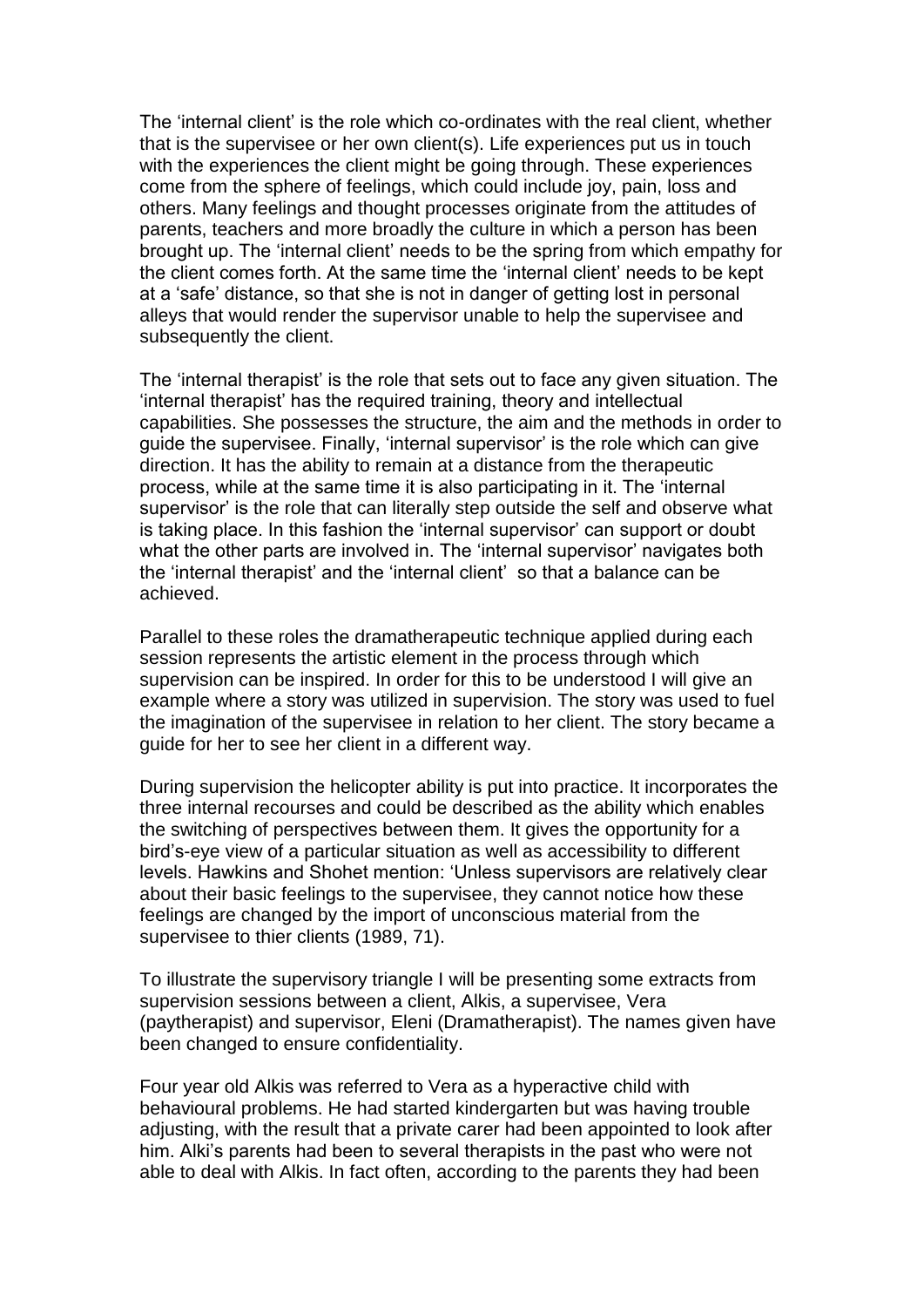blamed for Alkis' erratic behaviour. As a result, the parents felt threatened by psychiatrists and other specialists and wanted to believe that there was nothing seriously wrong with Alkis. On a different level they knew that Alkis was not like other children. There were many reasons which would indicate this fact, one of them being that they were unable to socialize whey they had him with them.

Early on in my work with Vera, listening to her tell me about her client Alkis brought to my mind the image of *The Little Prince* (de Saint-Exupery 1982). As a result, I brought the story into our work and it seemed to run parallel with the unfolding of Alki's own story. The story of *The Little Prince* was used for twelve sessions consecutively and through it we gained insight into our supervision work. I have the whole story recorded in twelve abbreviated chapters so that I can use extracts which I believe could be helpful to my clients. As Lahad (1998) suggested, the story itself became the guide for the supervisory process, allowing the supervisor to take a bake seat. A story provides the supervisee a distance from the immediate facts and through this there is a depersonalization of the problem. This results in the supervisee entering into a situation more freely and working on an unconscious level which can provide protection from feelings of exposure (Robertson 1998).

In the supervisory work with Vera during each session she would relate her recent work with Alkis and after this we listened to one chapter from *The Little Prince* and tried to make connections. I did not choose a specific chapter each time; instead I allowed the story to run its course. Using the story as a guide, we were able to gain insight into the work Vera was doing with Alkis. The fact that teach chapter in the *The Little Prince* corresponded to Alki's story can only be ascribed to synchronicity. Similarities in the events of a supervisory session can be found in most stories when the fictional characters are similar to the clients. It is through the development of the story that parallelisms are drawn.

De Saint-Exupery presented the Little Prince as a child innocent to the way of the word and preoccupied with his own thoughts. His wisdom was simple and his manners were charming. He appeared to have no parents and lived on a little planet of his own far away from Earth. One day he decided to ravel and landed on the planet Earth were he met a pilot who had crash-landed in the desert. He asked the pilot to draw some pictures for him. When the pilot asked him questions, the Little Prince never answered directly.

I could see many similarities with Alkis in this story. Alkis, at the beginning of his life, would also seem to have no parents as he had been put up for adoption. Alkis also appeared to live in a world of his own; he had his own wisdom and never answered questions. He too had found an adult (the therapist) to draw pictures according to his specifications. Finally, one could say that he also embarked on a journey like the Little Prince, through his Playtherapy sessions.

Perhaps one of the main issues arrived at through Vera's work with Alkis was the painful realization by all parties that he was a child with special needs.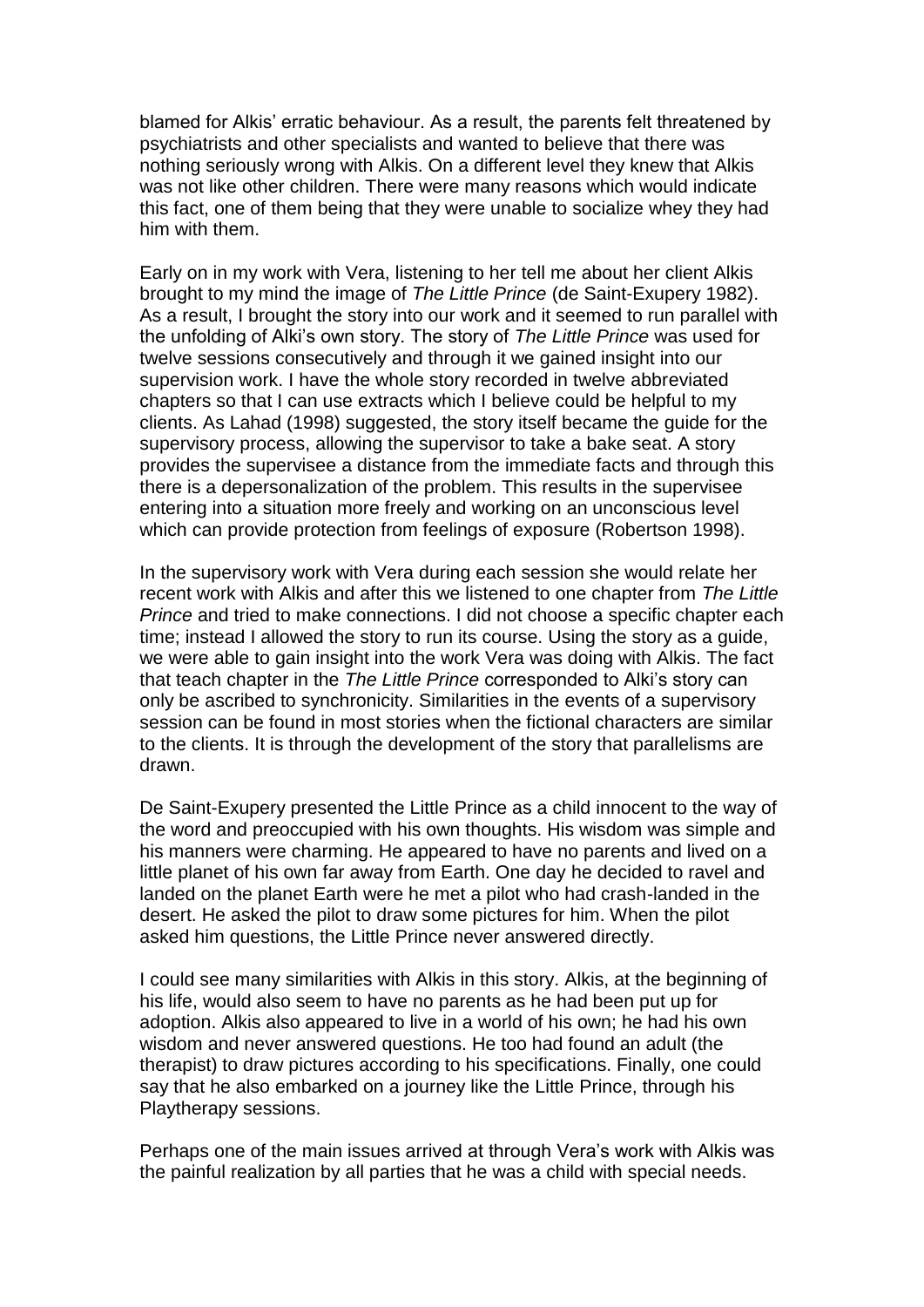Together with the death of the Little Price in our story came the death of the romantic notion of Alki's as 'a cute little baby'. He wasn't a child with a psychological blockage due to his adoption, as had been assumed until then, but it would appear that he did have a more serious autistic problem, which the family needed to face and accept. Von Franz (1970, 1) in her book *Puer Aeternus,* analysis the story of *The Little Prince* and says that, in general, the man who is identified with the archetype of the *puer aetrernus* remains too long in adolescent psychology; that is, all those characteristics that a normal youth of seventeen or eighteen are continued into later life, coupled in most cases with too great a dependence on the mother. She suggests that de Saint-Exubery was such a personality. I feel there is a parallelism in the personalities of de Saint-Exubery and Alkis, even though the first was a grown man and the second a child.

Alkis was four and a half, generally hyperactive and disruptive with the result that his mother kept their home sparsely decorated. Alkis did not hold conversations, he only asked questions. From his behaviour it was apparent that he was not lacking in intelligence. He has fascinated with hairs, strings and materials of interesting textures. He was not toilet-trained.

## **An extract from the supervision session**

During this session the theme of moving and leaving others behind was prevalent and it seemed to be taking place on several planes. In the story of the Little Prince it appeared through his leaving his planet together with the migrating birds. This synchronicity inspired deeper meaning into the supervisory process.

Vera began her story:

Alkis ran away from school on Friday and it took them more than an hour to find him. The head mistress, who is an acquaintance of mine, was annoyed both with is mother and me because we hadn't warned her that Alkis could be dangerous. She wanted to expel him from her kindergarden. Alkis' mother telephoned me on Friday evening and she was very angry. She felt that everyone was taking advantage of her through her child. Perhaps she had a point. She was paying for an extra child-minder to look after Alkis while he was at school but the child minder was often assigned to other jobs.

Vera then told me that the weekend before this incident Alkis' parents had gone away from Saturday evening to Sunday evening, living Alkis, for the second time in his life, with his grandmother.

I had my own thoughts and questions about Alki's behaviour. Was Alkis' parent' weekend connected to his running away from school? Could this have been a mirroring of how he had felt about his parents' behaviour towards him especially when he was not use to it? Or was it simply that Alkis had been unhappy at school, felt bored and wanted a change?

I feel that there was a connection between his running away and his feeling of abandonment. His parents had only left him behind one other time so he must have felt bewildered and perhaps he felt he was to blame in some way.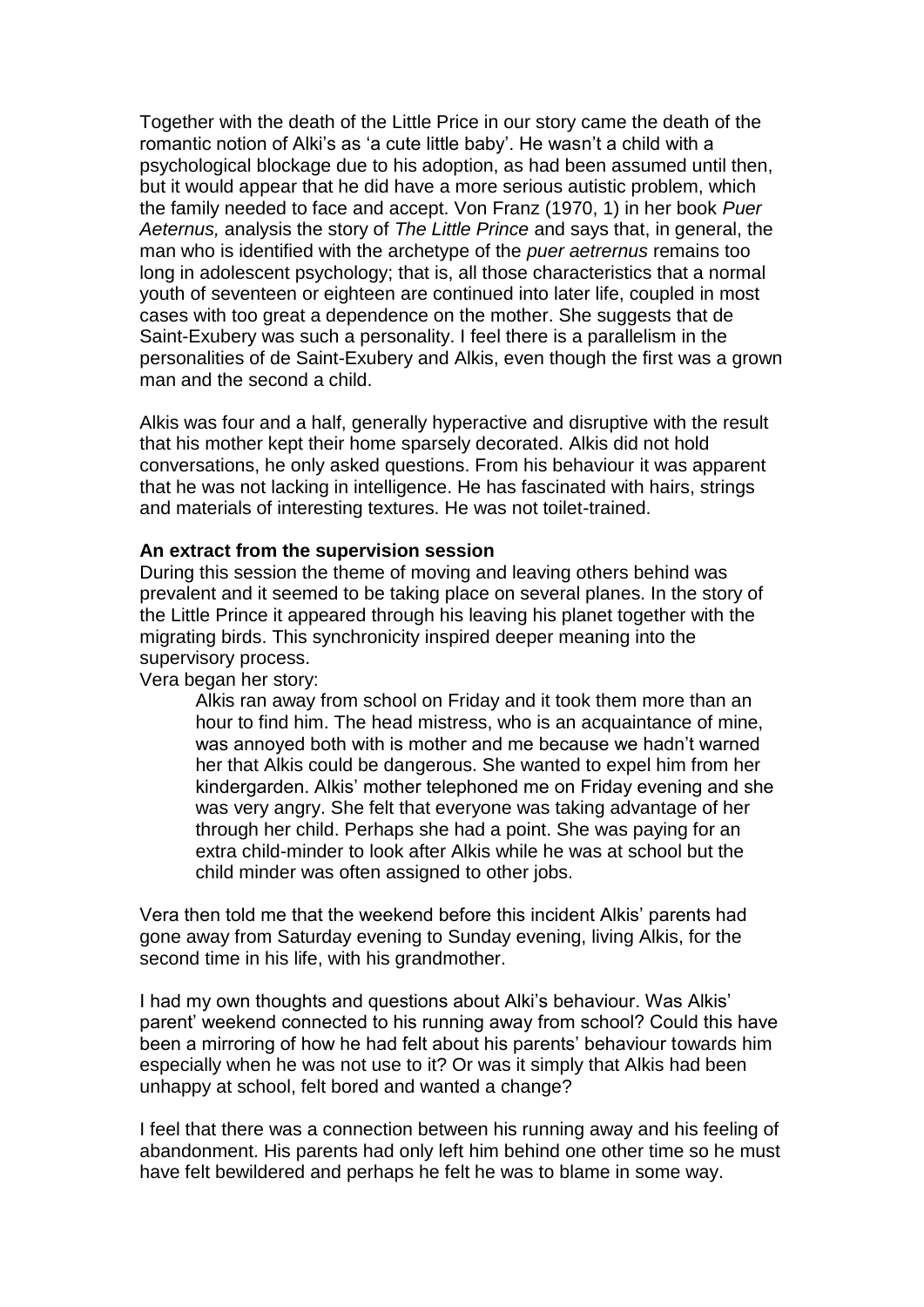Another important factor in Alkis' life was that he had been left by his blood mother as a very young baby at an institution from which he did not leave until he was a year old.

During his session with Vera, Alkis worked well. When, however, the session ended and Alkis' father was ten minute late coming to get him, he was very uneasy and destructive.

When Vera had finished her story about Alkis I put on the cassette with the story of the Little Prince. We had reached the part of his migration with the birds from his own planet to others. His firs visit was to the planet of the king:

-Ά, να ένας υπήκοος, φώναξε ο βασιλιάς όταν είδε το μικρό πρίγκιπα. Κι ο μικρός πρίγκιπας αναρωτήθηκε:

-Πως ξέρει να μ' αναγνωρίσει, αφού δε μ' έχει ξαναδεί ποτέ του; Δεν ήξερε πως για τους βασιλιάδες, ο κόσμος είναι πολύ απλοποιημένος. Όλοι οι άνθρωποι είναι υπήκοοι.

-Πλησίασε για να σε δω καλά, του είπε ο βασιλιάς, πολύ περήφανος που ήταν βασιλιάς για κάποιον,

Ο μικρός πρίγκιπας γύρεψε με τα μάτια του να καθίσει, μα ο πλανήτης όλος ήταν σκεπασμένος από τον μεγαλόπρεπο μανδύα του βασιλιά. Στάθηκε λοιπόν όρθιος, κι όπως ήταν κουρασμένος, χασμουρήθηκε.

-Η εθιμοτυπία δεν επιτρέπει να χασμουριούνται μπρος στον βασιλιά, του είπε ο μονάρχης. Σου τ' απαγορεύω.

-Δεν μπορώ να κρατηθώ, αποκρίθηκε κατατρομαγμένος ο μικρός πρίγκιπας. Έκανα μεγάλο ταξίδι και δεν κοιμήθηκα….

-Τότε, τον έκοψε ο βασιλιάς, σε διατάζω να χασμουρηθείς. Χρόνια τώρα έχω να δω κάποιον να χασμουριέται. Τα χασμουρητά είναι για μένα κάτι το αξιοπερίεργο. Εμπρός! Χασμουρήσου πάλι. Σε διατάζω.

After listening to that scene Vera felt she resembled the king very much and that she was always giving orders to Alkis. She drew a king with a large cape which hid his body completely and next to him she drew the small prince. Vera said: 'What concerns me is whether I am trying to structure my sessions with Alkis too much.'

The episode of Alkis' running away from school was an experience I had had in the past with my daughter when she was the same age as Alkis. She had also run away from school and the supervision session had brought this memory back to me. I had the same treatment by the teacher, who blamed me for my child's behaviour, so I felt a lot of sympathy for Alkis' mother. I remember feeling guilty about keeping my daughter on so late at school, because I was working, and yet I knew it was the teacher's responsibility to keep the children on school grounds. This memory is a good example of the 'internal client' coming to the surface, thus shedding more understanding on the feelings of Alkis' mother.

During this session it was as though several pebbles had been thrown into the pond simultaneously, causing many ripples.